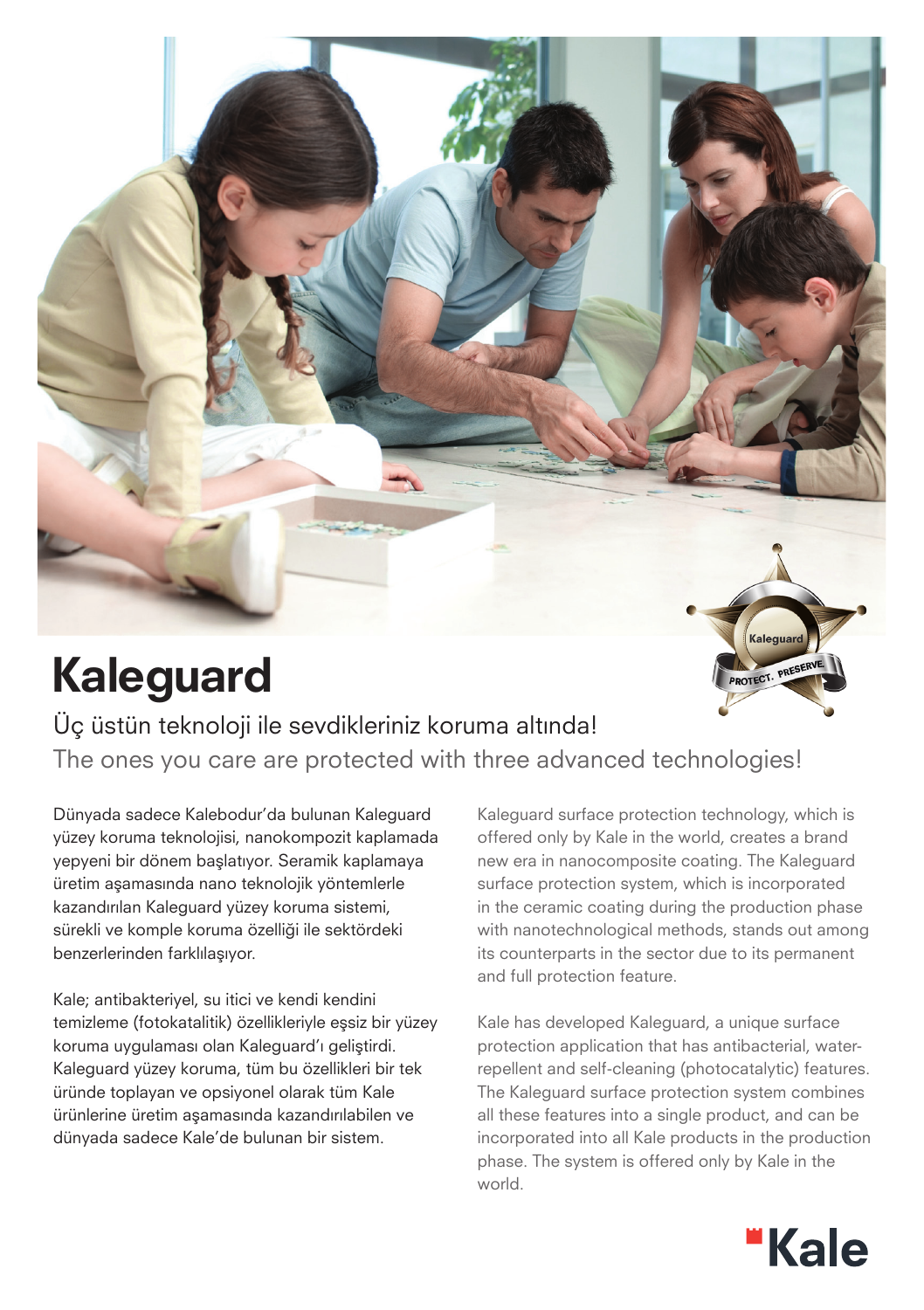### 1. Antibakteriyel Anti-bacterial

Seramik kaplamalar, zaman içerisinde aşınır, matlaşır, üzerinde oluşan gözenekler bakterilerin üremesine uygun koşullar yaratır. Kaleguard yüzey koruma sistemi, antibakteriyel özelliği ile bakterileri yok ederek yaşam alanlarında tam hijyen sağlıyor. Kaleguard, konutların yanı sıra özellikle okul, hastane, otel, havuz kenarları ve arıtma tesisleri gibi toplu yaşanılan mekanlarda tam hijyen ihtiyacına yanıt veriyor. Antibakteriyel özelliği Tübitak tarafından sertifikalandırılan Kaleguard, gıda endüstrisinde de kullanıma uygundur.

Ceramic coatings wear out and tarnish with time, and their surface pores create suitable conditions for bacterial growth. The Kaleguard surface protection system maintains full hygiene in living spaces by eliminating bacteria with its antibacterial feature. Kaleguard meets full hygiene requirements—especially in public spaces such as schools, hospitals, hotels, poolsides and treatment facilities as well as residences. Kaleguard's antibacterial feature was certified by TÜBİTAK (The Scientific & Technological Research Council of Turkey), and is also suitable to use in the food industry.

Kaplanmış **Coated** 



İlk aşama Initial stage



Kaplanmış

24 saat sonra After 24 hours

Bakteri Popülasyonu / Bacterial Population

Kaplanmamış Uncoated

İlk aşama Initial stage



Kaplanmamış

24 saat sonra After 24 hours

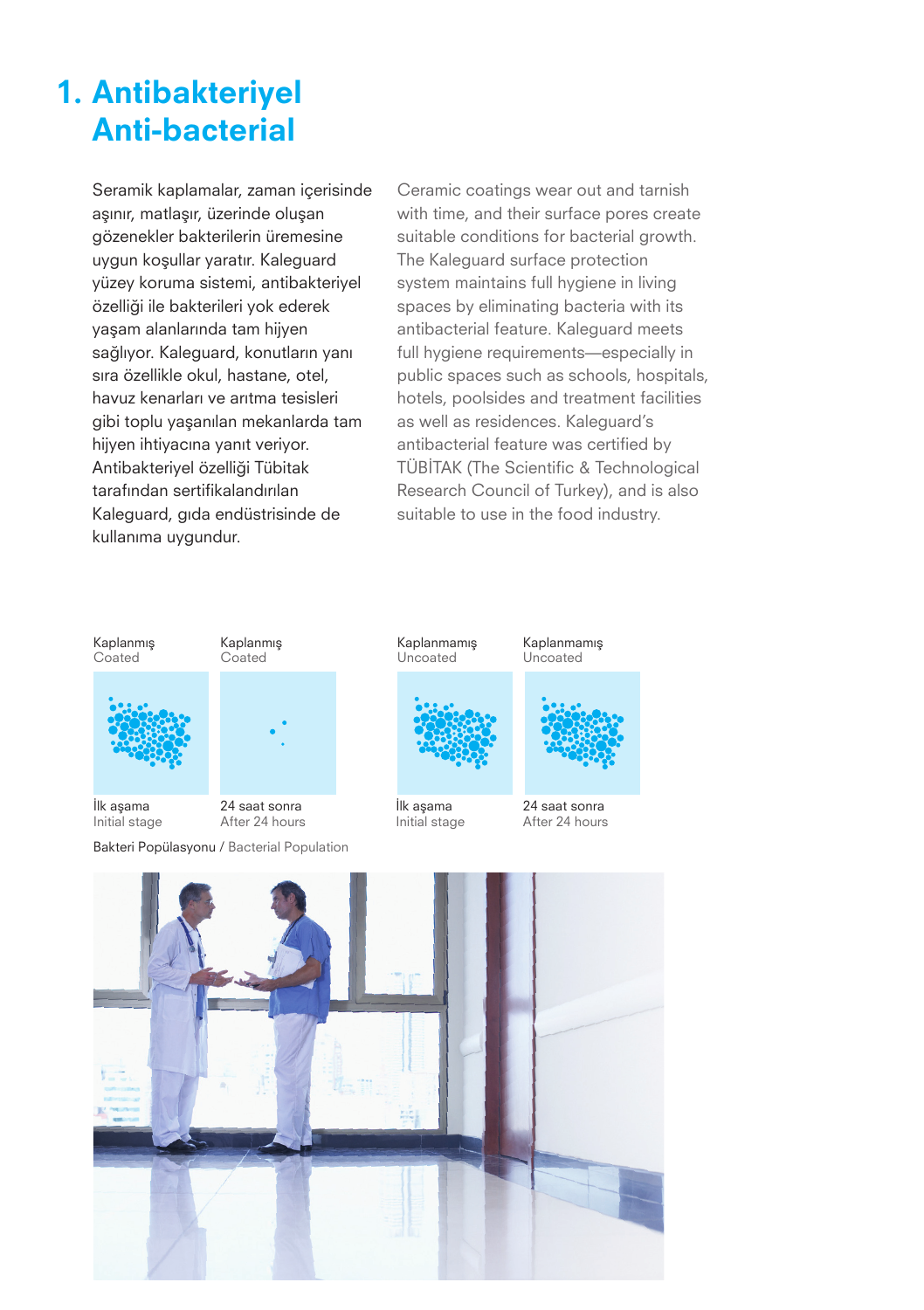### 2. Kendi kendini temizleyen yüzeyler (Fotokatalitik) Self-cleaning surfaces (Photocatalytic)

Kaleguard teknolojisi ile zamanla oluşan is, su lekesi, mantar, küf veya egzoz ve motor gazlarından oluşan yağlar gibi kirletici etki yapan maddeler yüzeyde tutunamaz. UV ışınlarıyla etkileşime giren yüzey, kir ve lekeleri oluşturan maddeleri parçalayarak yüzeyden uzaklaştırır. Çevre kirliliğine neden olan egzoz gazı, baca dumanı gibi maddeleri yakarak, doğal bileşenler olan su ve karbondioksite dönüştürür.

Nanokompozit kaplamaya yepyeni bir boyut getiren Kaleguard teknolojisi sayesinde, Kale ürünleri ile kaplanan tüm iç ve dış mekanlar tam hijyen ve tam temizlik ile tanışıyor.

Kaplanmış Coated

Kaplanmamış Uncoated



Yağ yüzeye damlıyor Oil dropped on the surface



Yüzey sadece su dökülerek temizlenebilir Surface can be cleaned just with poured water

Substances that create polluting effects such as soot, water stains, mold or oils from exhaust and motor gases occurring over time cannot absorb on the surface thanks to Kaleguard technology. The surface, which interacts with UV rays, keeps substances away that form dirt and stains. It transforms substances like exhaust gas and plume, which cause environmental pollution, into water and carbon dioxide by burning them.

Thanks to Kaleguard technology, which brings a brand-new dimension to nanocomposite coating, all interior and exterior spaces coated with Kale products meet full hygiene and full sanitation standards.

#### Kaplanmış **Coated**

Kaplanmamış Uncoated



Yağ iticilik özelliği aktive oluyor Surface reacts

In collaboration with **INNOV'COAT** 'ın Katkılarıyla